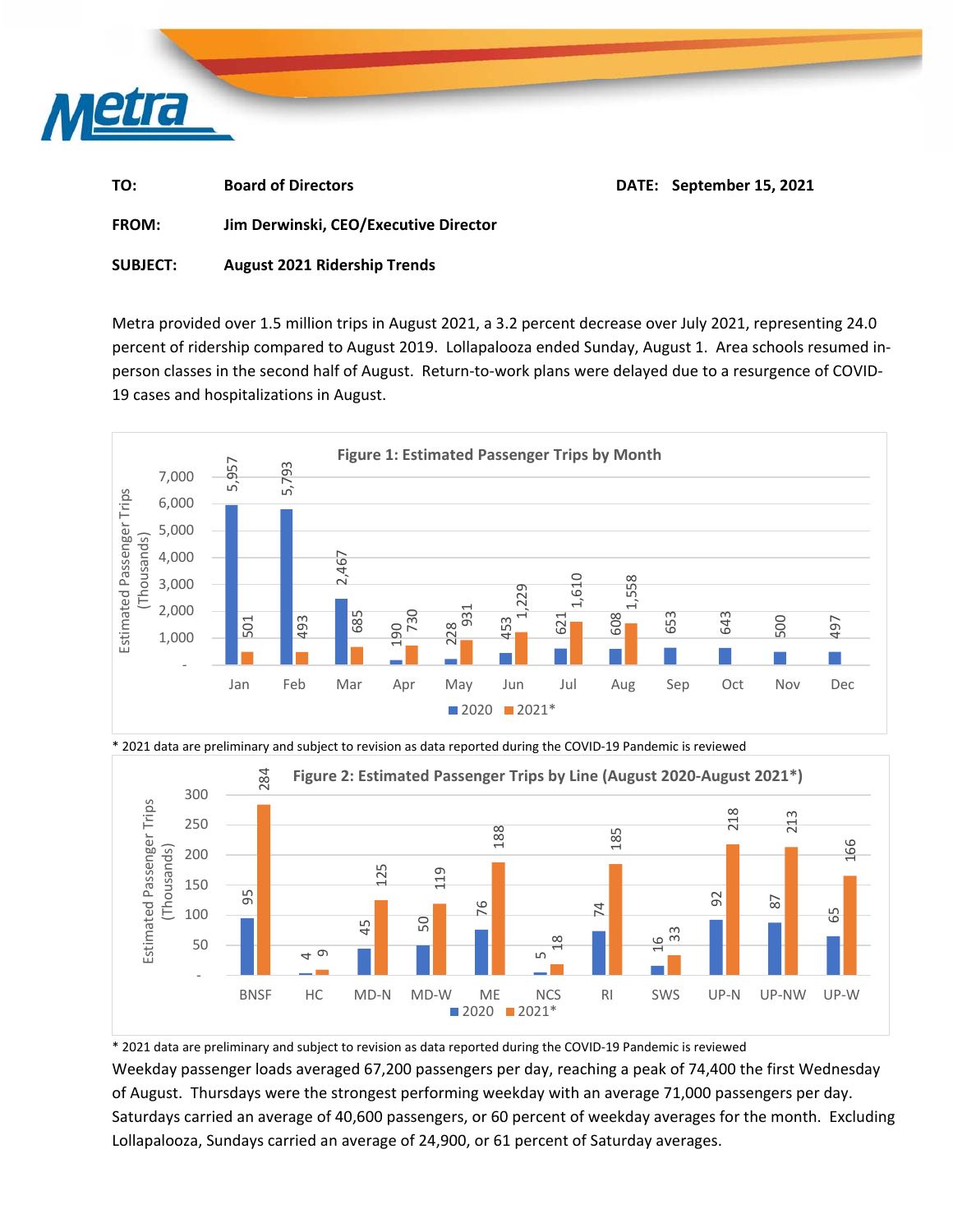An additional 25 trains operated for the last day of Lollapalooza, on Sunday, August 1. Instead of the Air and Water Show, the City of Chicago presented a solo demonstration from the US Navy Blue Angels on August 21 and 22. Extra trains for Ravinia concerts continued.



\*July 26‐30 average includes extra service on July 29‐30 for the Thursday and Friday of Lollapalooza.

Sales of the special \$10 all‐day pass continued in August. There was no special pass for Lollapalooza. The Ravinia concert season continued. Ravinia tickets served as proof of payment to ride Metra. An estimated 7,310 passengers were observed alighting at Ravinia Park station before concerts throughout the month. Assuming a round trip, this program generated 14,620 rides total. These rides are included in the totals for this report. The Fair Transit South Cook Pilot program continued in July, offering reduced fares on the Metra Electric and Rock Island lines. The Family Fare policy was active in August.

Compared to August 2019, a significant share of ridership has shifted from the monthly pass to the 10‐Ride Ticket, One‐Way Ticket, \$10 All Day Pass, and Round Trip Plus Pass. The share of riders using the Ventra App grew compared to before the pandemic: 60 percent of riders used the Ventra App in August 2021 compared to 45% in August 2019.